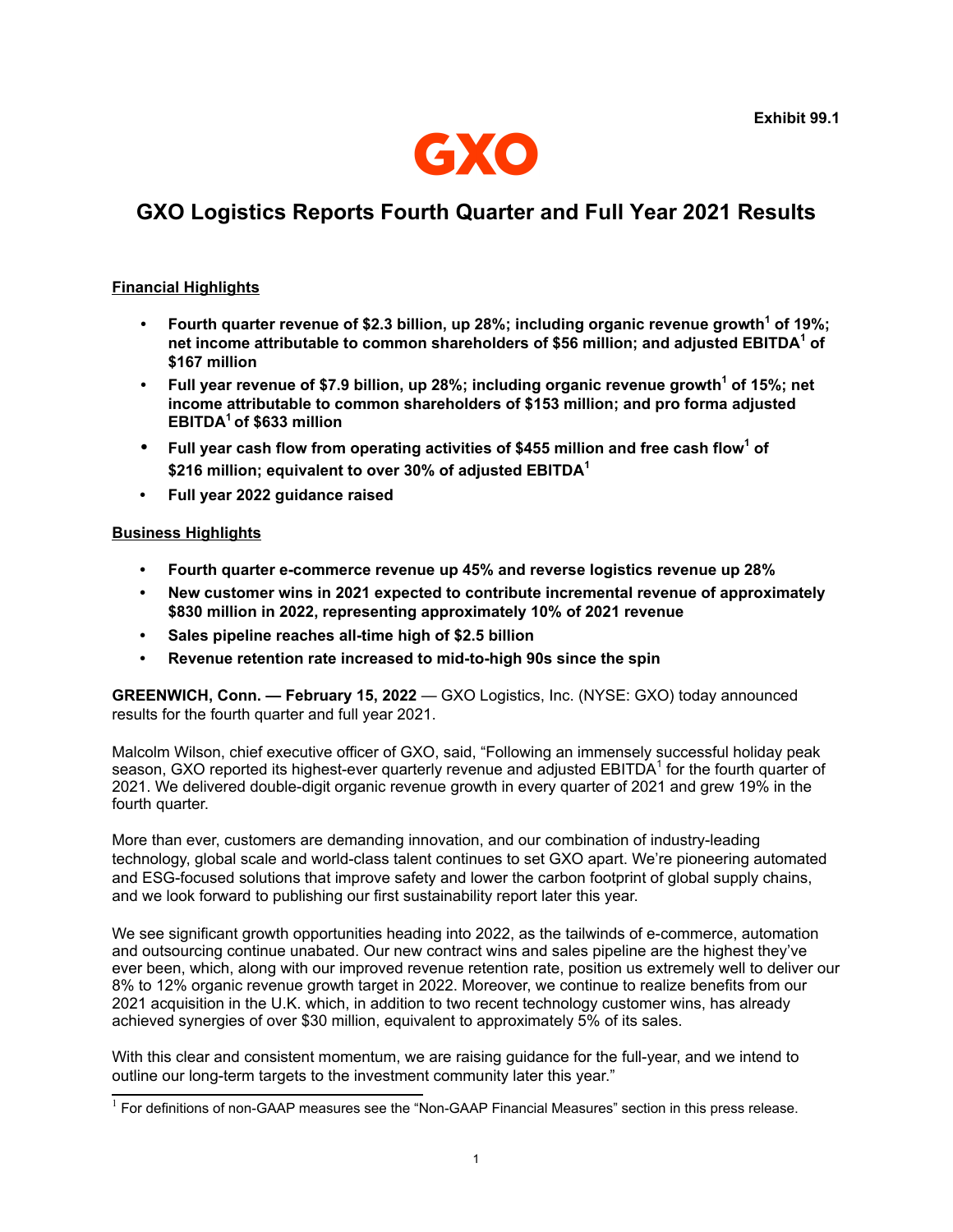## **Fourth Quarter 2021 Results**

Revenue increased to \$2.3 billion, compared with \$1.8 billion for the fourth quarter 2020. Operating income was \$63 million, compared with \$50 million for the fourth quarter 2020. Net income attributable to common shareholders was \$56 million, compared with \$28 million for the fourth quarter 2020. Diluted earnings per share was \$0.48, compared with \$0.24 for the same period in 2020.

Adjusted net income attributable to common shareholders<sup>1</sup> was \$84 million, compared with \$49 million for the fourth quarter 2020. Fourth quarter 2021 adjusted diluted earnings per share<sup>1</sup> was \$0.73, compared with adjusted diluted earnings per share<sup>1</sup> of \$0.43 for the fourth quarter 2020.

Adjusted earnings before interest, taxes, depreciation and amortization ("adjusted EBITDA")<sup>1</sup> increased to  $$167$  million from  $$146$  million of pro forma adjusted EBITDA<sup>1</sup> in the fourth quarter 2020. The company reported adjusted  $EBITDA<sup>1</sup>$  of \$138 million for the fourth quarter 2020.

#### **Full Year 2021 Results**

Revenue increased to \$7.9 billion, compared with \$6.2 billion for the same period in 2020. Operating income was \$151 million, compared with \$16 million for 2020. Net income attributable to common shareholders was \$153 million, compared with a \$31 million loss in 2020. Diluted earnings per share was \$1.32, compared with a loss of \$0.27 for 2020.

Adjusted net income attributable to common shareholders<sup>1</sup> was \$242 million, compared with \$63 million for 2020. Adjusted diluted earnings per share<sup>1</sup> was \$2.09, compared with adjusted diluted earnings per share $^1$  of  $$0.55$  for 2020.

Pro forma adjusted EBITDA<sup>1</sup> increased to \$633 million for 2021, compared with \$457 million of pro forma adjusted EBITDA $^1$  for 2020. The company reported adjusted EBITDA $^1$  of \$611 million, compared with \$417 million for 2020.

## **2022 Guidance**

GXO announced its full year 2022 financial outlook as follows:

- Organic revenue growth<sup>1</sup> of 8% to 12%;
- Adjusted EBITDA<sup>1</sup> of \$707 million to \$742 million (previously \$705 million to \$740 million);
- Adjusted EBITDAR<sup>1</sup> of \$1.5 billion to \$1.6 billion (previously approximately \$1.5 billion);
- Free Cash Flow<sup>1</sup> of approximately 30% of adjusted EBITDA<sup>1</sup>;
- Depreciation and amortization expense between \$260 million and \$280 million; and
- Net capital expenditures of approximately 3% of sales.

## **Cash Flow and Liquidity Position**

For the fourth quarter 2021, the company generated \$204 million of cash flow from operations, and  $$137$  million of free cash flow<sup>1</sup>. For full year 2021, the company generated \$455 million of cash flow from operations, and \$216 million of free cash flow<sup>1</sup>. As of December 31, 2021, GXO had approximately  $\$1.1$  billion of total liquidity and  $\$961$  million of total debt. The company's net leverage $^1$  was 1.0x, calculated as net debt<sup>1</sup> of \$628 million, divided by the last twelve months adjusted EBITDA<sup>1</sup> of \$611 million for the period ended December 31, 2021.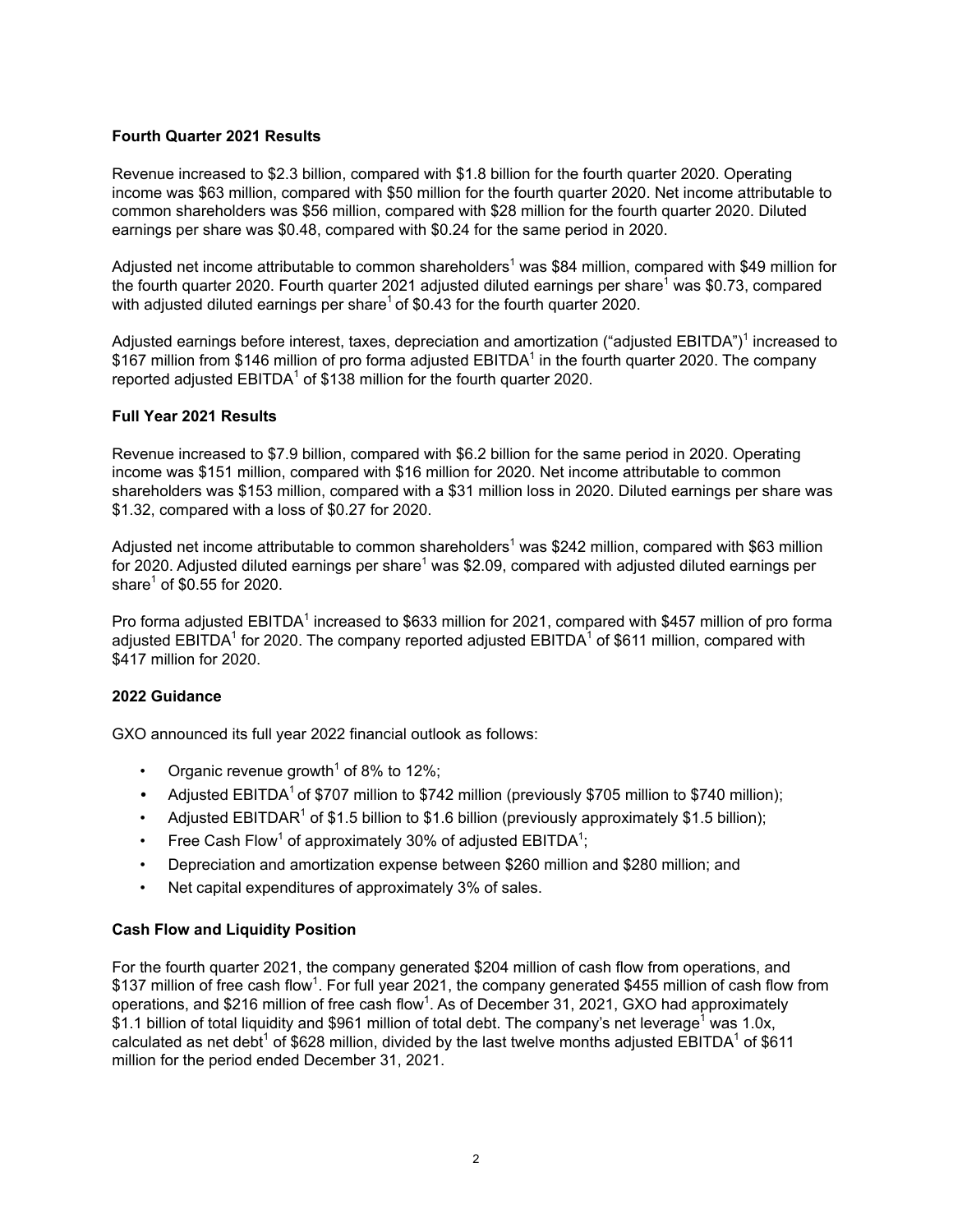## **Conference Call**

GXO will hold a conference call on Wednesday, February 16, 2022, at 8:30 a.m. Eastern Time. Participants can call toll-free (from US/Canada) 877-407-8029; international callers dial +1 201-689-8029. Conference ID: 13725992. A live webcast of the conference will be available on the Investor Relations area of the company's website, investors.gxo.com. The conference will be archived until March 2, 2022. To access the replay by phone, call toll-free (from US/Canada) 877-660-6853; international callers dial +1 201-612-7415. Use participant passcode 13725992.

## **About GXO Logistics**

GXO Logistics, Inc. (NYSE: GXO) is the world's largest pure-play contract logistics provider and is benefiting from the rapid growth of e-commerce, automation and outsourcing. GXO is committed to providing a diverse, world-class workplace for approximately 120,000 team members across more than 900 facilities totaling approximately 200 million square feet. The company partners with the world's leading blue-chip companies to solve complex logistics challenges with technologically advanced supply chain and e-commerce solutions, at scale and with speed. GXO corporate headquarters is in Greenwich, Connecticut, USA. Visit GXO.com for more information and connect with GXO on LinkedIn, Twitter, Facebook, Instagram and YouTube.

#### **Non-GAAP Financial Measures**

As required by the rules of the Securities and Exchange Commission ("SEC"), we provide reconciliations of the non-GAAP financial measures contained in this press release to the most directly comparable measure under GAAP, which are set forth in the financial tables below.

GXO's non-GAAP financial measures in this press release include: adjusted EBITDA, adjusted EBITDA margin, pro forma adjusted EBITDA, adjusted EBITDA before rent expense ("adjusted EBITDAR"), free cash flow, adjusted net income attributable to common shareholders and adjusted earnings per share (basic and diluted) ("adjusted EPS"), organic revenue, organic revenue growth, net leverage and net debt.

We believe that the above adjusted financial measures facilitate analysis of our ongoing business operations because they exclude items that may not be reflective of, or are unrelated to, GXO's core operating performance, and may assist investors with comparisons to prior periods and assessing trends in our underlying businesses. Other companies may calculate these non-GAAP financial measures differently, and therefore our measures may not be comparable to similarly titled measures used by other companies. GXO's non-GAAP financial measures should only be used as supplemental measures of our operating performance.

Adjusted EBITDA, pro forma adjusted EBITDA, adjusted EBITDAR, adjusted net income attributable to common shareholders and adjusted EPS include adjustments for transaction and integration costs, as well as restructuring costs and other adjustments as set forth in the financial tables below. Transaction and integration adjustments are generally incremental costs that result from an actual or planned acquisition, divestiture or spin-off and may include transaction costs, consulting fees, retention awards, internal salaries and wages (to the extent the individuals are assigned full-time to integration and transformation activities) and certain costs related to integrating and separating IT systems. Restructuring costs primarily relate to severance costs associated with business optimization initiatives.

Pro forma adjusted EBITDA includes adjustments for allocated corporate expenses and public company standalone costs. Allocated corporate expenses are those expenses that were allocated to the combined financial statements on a carve-out basis in accordance with U.S. GAAP. Public company standalone costs are estimated costs of operating GXO as a public standalone company following its spin-off from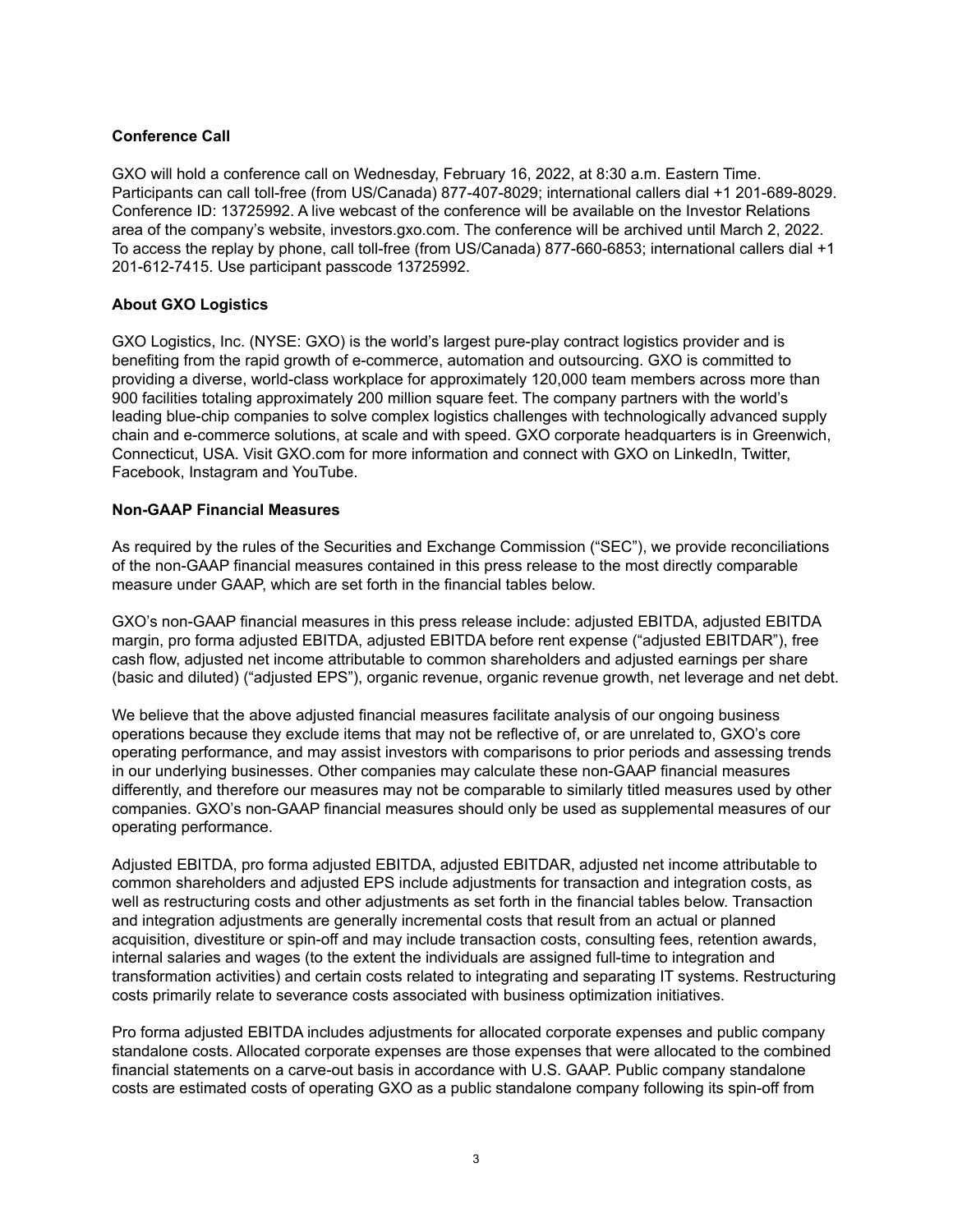XPO Logistics, Inc. effective as of August 2, 2021 and represents the midpoint of our estimated corporate costs.

Adjusted EBITDAR excludes rent expense from adjusted EBITDA and is useful to management and investors in evaluating GXO's performance because adjusted EBITDAR considers the performance of GXO's operations, excluding decisions made with respect to capital investment, financing and other nonrecurring charges. Adjusted EBITDAR is also a measure commonly used by management, research analysts and investors to value companies in the logistics industry. Since adjusted EBITDAR excludes interest expense and rent expense, it allows management, research analysts and investors to compare the value of different companies without regard to differences in capital structures and leasing arrangements.

We believe that free cash flow is an important measure of our ability to repay maturing debt or fund other uses of capital that we believe will enhance stockholder value. We calculate free cash flow as net cash provided by operating activities less payment for purchases of property and equipment plus proceeds from sale of property and equipment. We believe that adjusted EBITDA, adjusted EBITDA margin, pro forma adjusted EBITDA and adjusted EBITDAR improve comparability from period to period by removing the impact of our capital structure (interest and financing expenses), asset base (depreciation and amortization), tax impacts and other adjustments as set out in the attached tables, which management has determined are not reflective of core operating activities and thereby assist investors with assessing trends in our underlying businesses. We believe that adjusted net income attributable to GXO and adjusted EPS improve the comparability of our operating results from period to period by removing the impact of certain costs and gains, which management has determined are not reflective of our core operating activities, including amortization of acquisition-related intangible assets. We believe that organic revenue and organic revenue growth are important measures because they exclude the impact of foreign currency exchange rate fluctuations and revenue from acquired businesses. We believe that net leverage and net debt are important measures of our overall liquidity position and are calculated by removing bank overdrafts and cash and cash equivalents from our reported total debt and reported net debt as a ratio of our last twelve-month reported adjusted EBITDA.

Management uses these non-GAAP financial measures in making financial, operating and planning decisions and evaluating GXO's ongoing performance.

With respect to our financial targets for full year 2022 adjusted EBITDA, adjusted EBITDAR, organic revenue growth, and free cash flow, a reconciliation of these non-GAAP measures to the corresponding GAAP measures is not available without unreasonable effort due to the variability and complexity of the reconciling items described above that we exclude from these non-GAAP target measures. The variability of these items may have a significant impact on our future GAAP financial results and, as a result, we are unable to prepare the forward-looking statement of income, prepared in accordance with GAAP, that would be required to produce such a reconciliation.

#### *Forward-Looking Statements*

*This press release includes forward-looking statements within the meaning of Section 27A of the Securities Act of 1933, as amended, and Section 21E of the Securities Exchange Act of 1934, as amended. All statements other than statements of historical fact are, or may be deemed to be, forwardlooking statements, including our 2022 financial targets for organic revenue growth, adjusted EBITDA, adjusted EBITDAR, free cash flow, depreciation and amortization expense and net capital expenditures; and the expected incremental revenue impact of new customer contracts in 2022. In some cases, forward-looking statements can be identified by the use of forward-looking terms such as "anticipate," "estimate," "believe," "continue," "could," "intend," "may," "plan," "potential," "predict," "should," "will," "expect," "objective," "projection," "forecast," "goal," "guidance," "outlook," "effort," "target," "trajectory" or the negative of these terms or other comparable terms. However, the absence of these words does not mean that the statements are not forward-looking. These forward-looking statements are based on certain*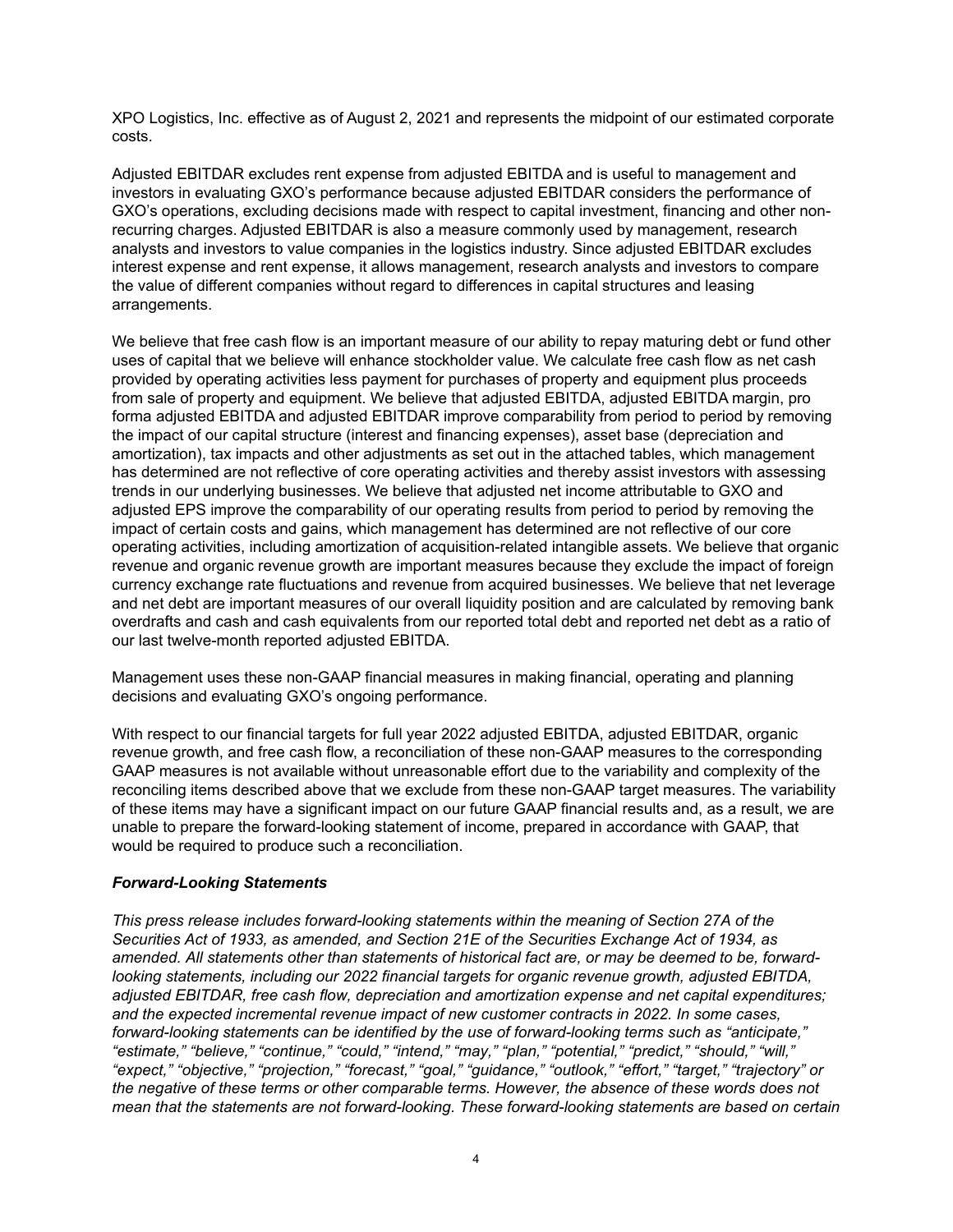*assumptions and analyses made by the company in light of its experience and its perception of historical trends, current conditions and expected future developments, as well as other factors the company believes are appropriate in the circumstances.*

*These forward-looking statements are subject to known and unknown risks, uncertainties and assumptions that may cause actual results, levels of activity, performance or achievements to be materially different from any future results, levels of activity, performance or achievements expressed or implied by such forward-looking statements. Factors that might cause or contribute to a material difference include, but are not limited to, the risks discussed in our filings with the SEC and the following: the severity, magnitude, duration and aftereffects of the COVID-19 pandemic and government responses to the COVID-19 pandemic, including vaccine mandates; economic conditions generally; supply chain challenges, including labor shortages; competition and pricing pressures; our ability to align our investments in capital assets, including equipment, and warehouses, to our customers' demands; our ability to successfully integrate and realize anticipated synergies, cost savings and profit improvement opportunities with respect to acquired companies; acquisitions may be unsuccessful or result in other risks or developments that adversely affect our financial condition and results; our ability to develop and implement suitable information technology systems and prevent failures in or breaches of such systems; our ability to raise debt and equity capital; litigation; labor matters, including our ability to manage our subcontractors, and risks associated with labor disputes at our customers' facilities and efforts by labor organizations to organize our employees; risks associated with defined benefit plans for our current and former employees; fluctuations in currency exchange rates; fluctuations in fixed and floating interest rates; issues related to our intellectual property rights; governmental regulation, including trade compliance laws, as well as changes in international trade policies and tax regimes; governmental or political actions, including the United Kingdom's exit from the European Union; natural disasters, terrorist attacks or similar incidents; a material disruption of GXO's operations; the inability to achieve the level of revenue growth, cash generation, cost savings, improvement in profitability and margins, fiscal discipline, or strengthening of competitiveness and operations anticipated or targeted; the impact of potential cyber-attacks and information technology or data security breaches; the inability to implement technology initiatives successfully; the expected benefits of the spin-off, and uncertainties regarding the spin-off, including the risk that the spin-off will not produce the desired benefits; a determination by the IRS that the distribution or certain related spin-off transactions should be treated as taxable transactions; expected financing transactions undertaken in connection with the spin-off and risks associated with additional indebtedness; the risk that dis-synergy costs, costs of restructuring transactions and other costs incurred in connection with the spin-off will exceed our estimates; and the impact of the spin-off on our businesses, our operations, our relationships with customers, suppliers, employees and other business counterparties, and the risk that the spin-off may be more difficult, time-consuming or costly than expected, which could result in additional demands on our resources, systems, procedures and controls, disruption of our ongoing business, and diversion of management's attention from other business concerns.*

*All forward-looking statements set forth in this press release are qualified by these cautionary statements and there can be no assurance that the actual results or developments anticipated by us will be realized or, even if substantially realized, that they will have the expected consequences to or effects on us or our business or operations. Forward-looking statements set forth in this press release speak only as of the date hereof, and we do not undertake any obligation to update forward-looking statements to reflect subsequent events or circumstances, changes in expectations or the occurrence of unanticipated events, except to the extent required by law.*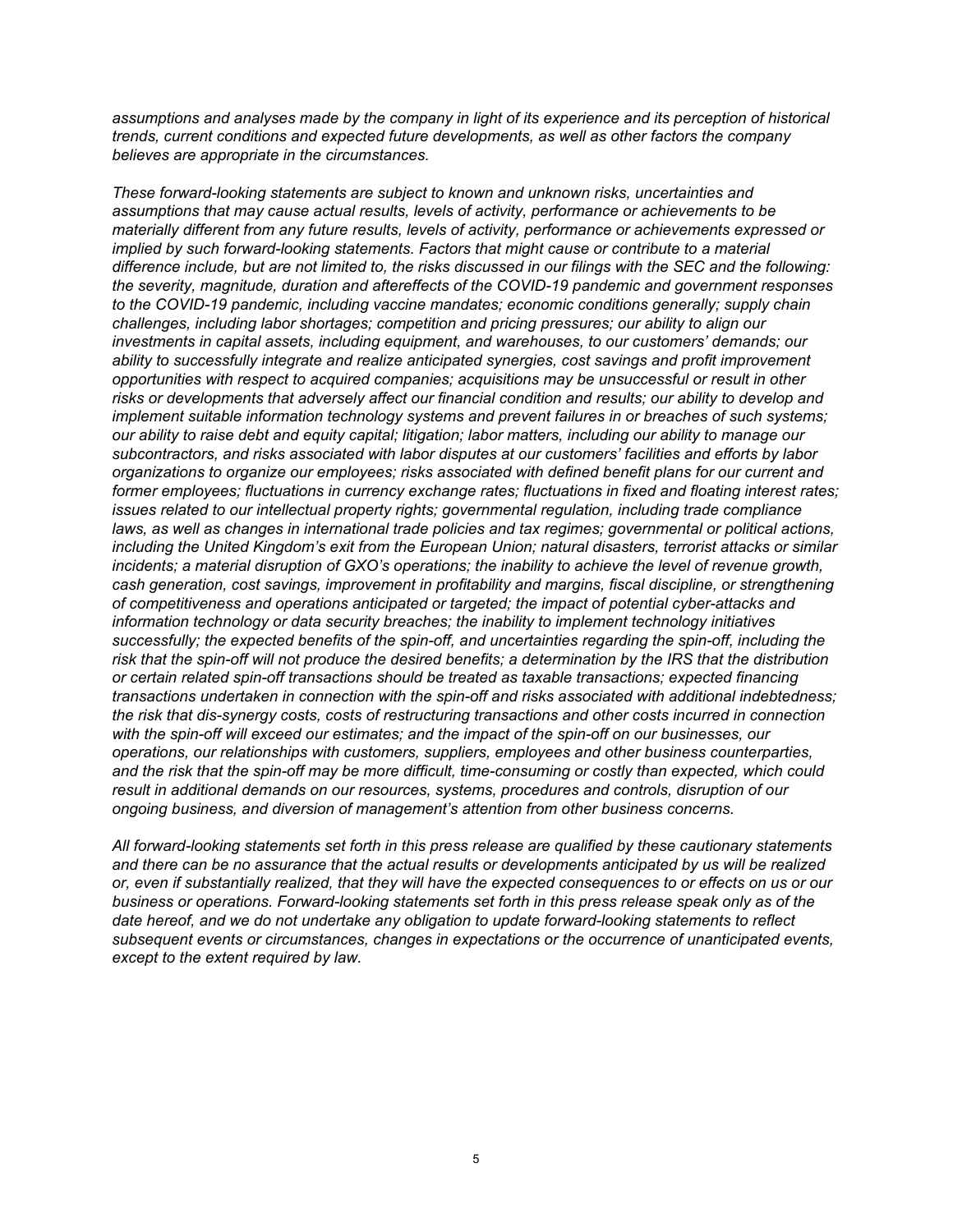# **Investor Contact**

Chris Jordan +1 (203) 536 8493 chris.jordan@gxo.com

# **Media Contact**

Matthew Schmidt +1 (203) 307-2809 matt.schmidt@gxo.com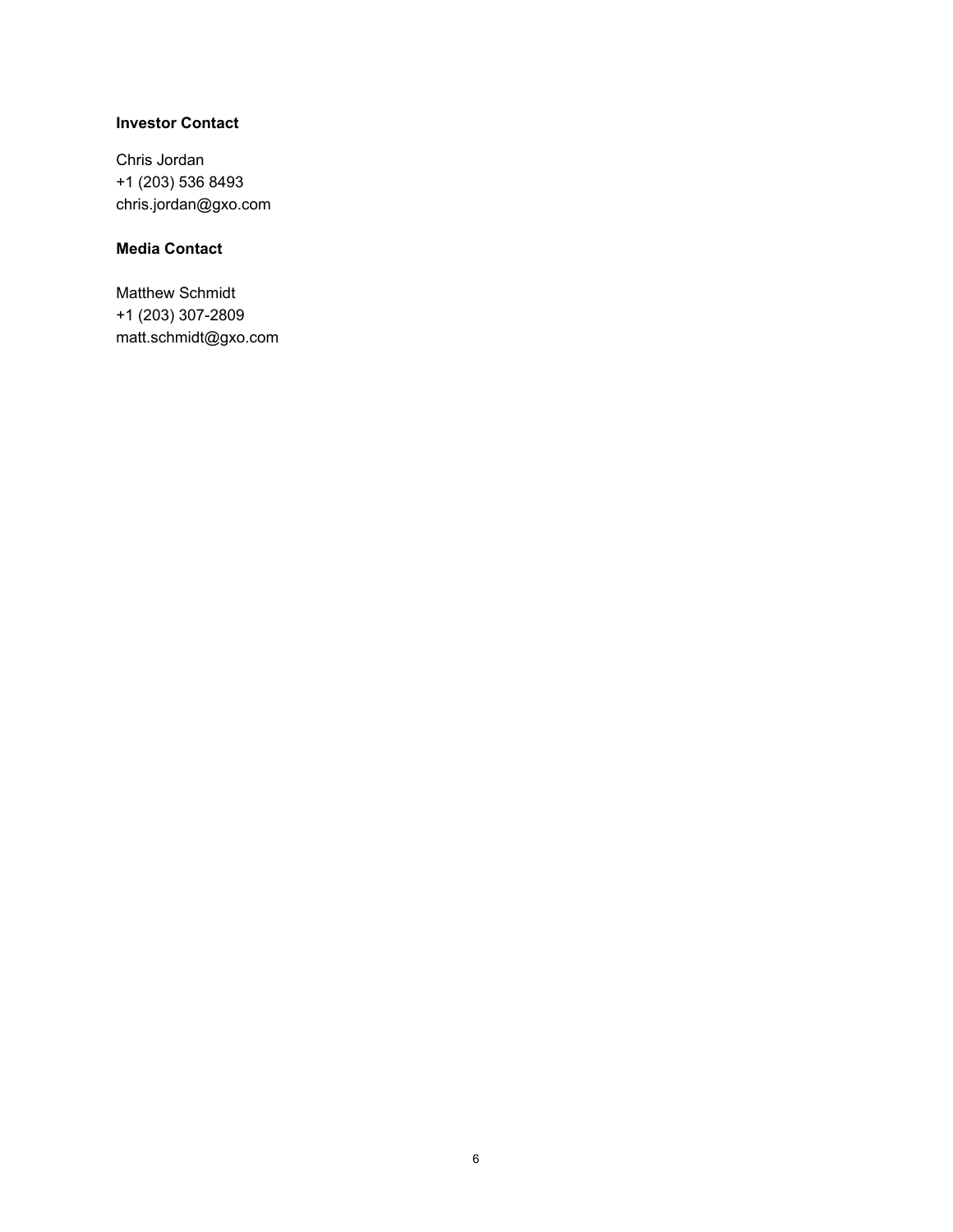#### **GXO Logistics, Inc. Consolidated Statements of Operations (Unaudited)**

|                                                                      | <b>Three Months Ended</b><br>December 31, |            |         |                         | <b>Year Ended</b><br>December 31, |                         |         |  |
|----------------------------------------------------------------------|-------------------------------------------|------------|---------|-------------------------|-----------------------------------|-------------------------|---------|--|
| (Dollars in millions, shares in thousands, except per share amounts) | 2021                                      |            | 2020    |                         | 2021                              |                         | 2020    |  |
| <b>Revenue</b>                                                       | \$<br>2,262                               | $\sqrt{3}$ | 1,766   | $\sqrt[6]{\frac{1}{2}}$ | 7,940                             | $\sqrt[6]{\frac{1}{2}}$ | 6,195   |  |
| Direct operating expense                                             | 1,912                                     |            | 1,484   |                         | 6,637                             |                         | 5,169   |  |
| Selling, general and administrative expense                          | 195                                       |            | 144     |                         | 714                               |                         | 611     |  |
| Depreciation and amortization expense                                | 76                                        |            | 77      |                         | 335                               |                         | 323     |  |
| Transaction and integration costs                                    | 17                                        |            | 7       |                         | 99                                |                         | 47      |  |
| Restructuring costs                                                  | (1)                                       |            | 4       |                         | 4                                 |                         | 29      |  |
| <b>Operating income</b>                                              | 63                                        |            | 50      |                         | 151                               |                         | 16      |  |
| Other income, net                                                    | 12                                        |            |         |                         | 23                                |                         | 2       |  |
| Interest expense                                                     | (5)                                       |            | (6)     |                         | (21)                              |                         | (24)    |  |
| Income (loss) before income taxes                                    | 70                                        |            | 44      |                         | 153                               |                         | (6)     |  |
| Income tax (expense) benefit                                         | (13)                                      |            | (14)    |                         | 8                                 |                         | (16)    |  |
| Net income (loss)                                                    | 57                                        |            | 30      |                         | 161                               |                         | (22)    |  |
| Less: Net income attributable to noncontrolling interests            | (1)                                       |            | (2)     |                         | (8)                               |                         | (9)     |  |
| Net income (loss) attributable to GXO                                | \$<br>56                                  | \$         | 28      | \$                      | 153                               | \$                      | (31)    |  |
|                                                                      |                                           |            |         |                         |                                   |                         |         |  |
| Earnings (loss) per share data                                       |                                           |            |         |                         |                                   |                         |         |  |
| Basic earnings (loss) per share                                      | \$<br>0.49                                | \$         | 0.24    | \$                      | 1.33                              | \$.                     | (0.27)  |  |
| Diluted earnings (loss) per share                                    | \$<br>0.48                                | \$         | 0.24    | \$                      | 1.32                              | \$                      | (0.27)  |  |
|                                                                      |                                           |            |         |                         |                                   |                         |         |  |
| Weighted-average common shares outstanding                           |                                           |            |         |                         |                                   |                         |         |  |
| Basic weighted-average common shares outstanding                     | 114,647                                   |            | 114,626 |                         | 114,632                           |                         | 114,626 |  |
| Diluted weighted-average common shares outstanding                   | 115,695                                   |            | 114,626 |                         | 115,597                           |                         | 114,626 |  |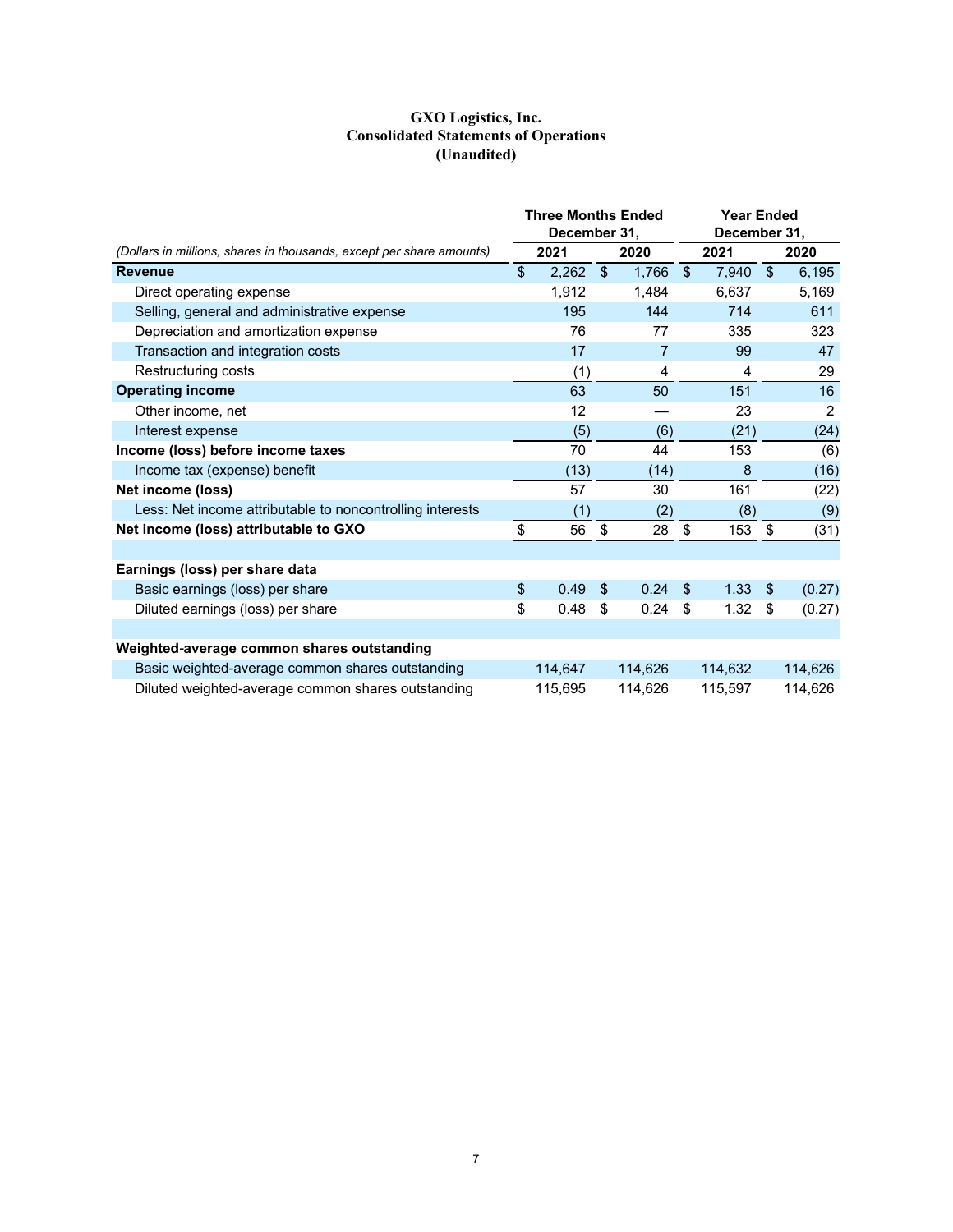## **GXO Logistics, Inc. Consolidated Balance Sheets** (**Unaudited**)

|                                                                                                                                        | December 31, |            |               |       |
|----------------------------------------------------------------------------------------------------------------------------------------|--------------|------------|---------------|-------|
| (Dollars in millions, shares in thousands, except per share amounts)                                                                   |              | 2021       |               | 2020  |
| <b>ASSETS</b>                                                                                                                          |              |            |               |       |
| <b>Current assets</b>                                                                                                                  |              |            |               |       |
| Cash and cash equivalents                                                                                                              | \$           | 333        | $\frac{1}{2}$ | 328   |
| Accounts receivable, net of allowances of \$13 and \$18, respectively                                                                  |              | 1,507      |               | 1,224 |
| Other current assets                                                                                                                   |              | 259        |               | 284   |
| <b>Total current assets</b>                                                                                                            |              | 2,099      |               | 1,836 |
| Long-term assets                                                                                                                       |              |            |               |       |
| Property and equipment, net of \$1,128 and \$922 in accumulated depreciation,<br>respectively                                          |              | 863        |               | 770   |
| Operating lease assets                                                                                                                 |              | 1,772      |               | 1,434 |
| Goodwill                                                                                                                               |              | 2,017      |               | 2,063 |
| Intangible assets, net of \$407 and \$373 in accumulated amortization,<br>respectively                                                 |              | 257        |               | 299   |
| Other long-term assets                                                                                                                 |              | 263        |               | 146   |
| <b>Total long-term assets</b>                                                                                                          |              | 5,172      |               | 4,712 |
| <b>Total assets</b>                                                                                                                    | \$           | 7,271      | \$            | 6,548 |
| <b>LIABILITIES AND EQUITY</b>                                                                                                          |              |            |               |       |
| <b>Current liabilities</b>                                                                                                             |              |            |               |       |
| Accounts payable                                                                                                                       | \$           | 624        | $\frac{1}{2}$ | 415   |
| Accrued expenses                                                                                                                       |              | 998        |               | 784   |
| Short-term borrowings and obligations under finance leases                                                                             |              | 34         |               | 58    |
| Current operating lease liabilities                                                                                                    |              | 453        |               | 332   |
| Other current liabilities                                                                                                              |              | 220        |               | 149   |
| <b>Total current liabilities</b>                                                                                                       |              | 2,329      |               | 1,738 |
| <b>Long-term liabilities</b>                                                                                                           |              |            |               |       |
| Long-term debt and obligations under finance leases                                                                                    |              | 927        |               | 615   |
| Long-term operating lease liabilities                                                                                                  |              | 1,391      |               | 1,099 |
| Other long-term liabilities                                                                                                            |              | 234        |               | 148   |
| <b>Total long-term liabilities</b>                                                                                                     |              | 2,552      |               | 1,862 |
| <b>Stockholders' equity</b>                                                                                                            |              |            |               |       |
| Common Stock, \$0.01 par value per share, 300,000 shares authorized,<br>114,659 shares issued and outstanding, as of December 31, 2021 |              | 1          |               |       |
| Preferred Stock, \$0.01 par value per share, 10,000 shares authorized, 0 shares<br>issued and outstanding, as of December 31, 2021     |              |            |               |       |
| Additional paid-in capital                                                                                                             |              | 2,354      |               |       |
| Retained earnings                                                                                                                      |              | 126        |               |       |
| <b>XPO</b> investment                                                                                                                  |              |            |               | 2,765 |
| Accumulated other comprehensive income (loss)                                                                                          |              | (130)      |               | 58    |
| Total stockholders' equity before noncontrolling interests                                                                             |              | 2,351      |               | 2,823 |
| Noncontrolling interests                                                                                                               |              | 39         |               | 125   |
| <b>Total equity</b>                                                                                                                    |              | 2,390      |               | 2,948 |
| <b>Total liabilities and equity</b>                                                                                                    | \$           | $7,271$ \$ |               | 6,548 |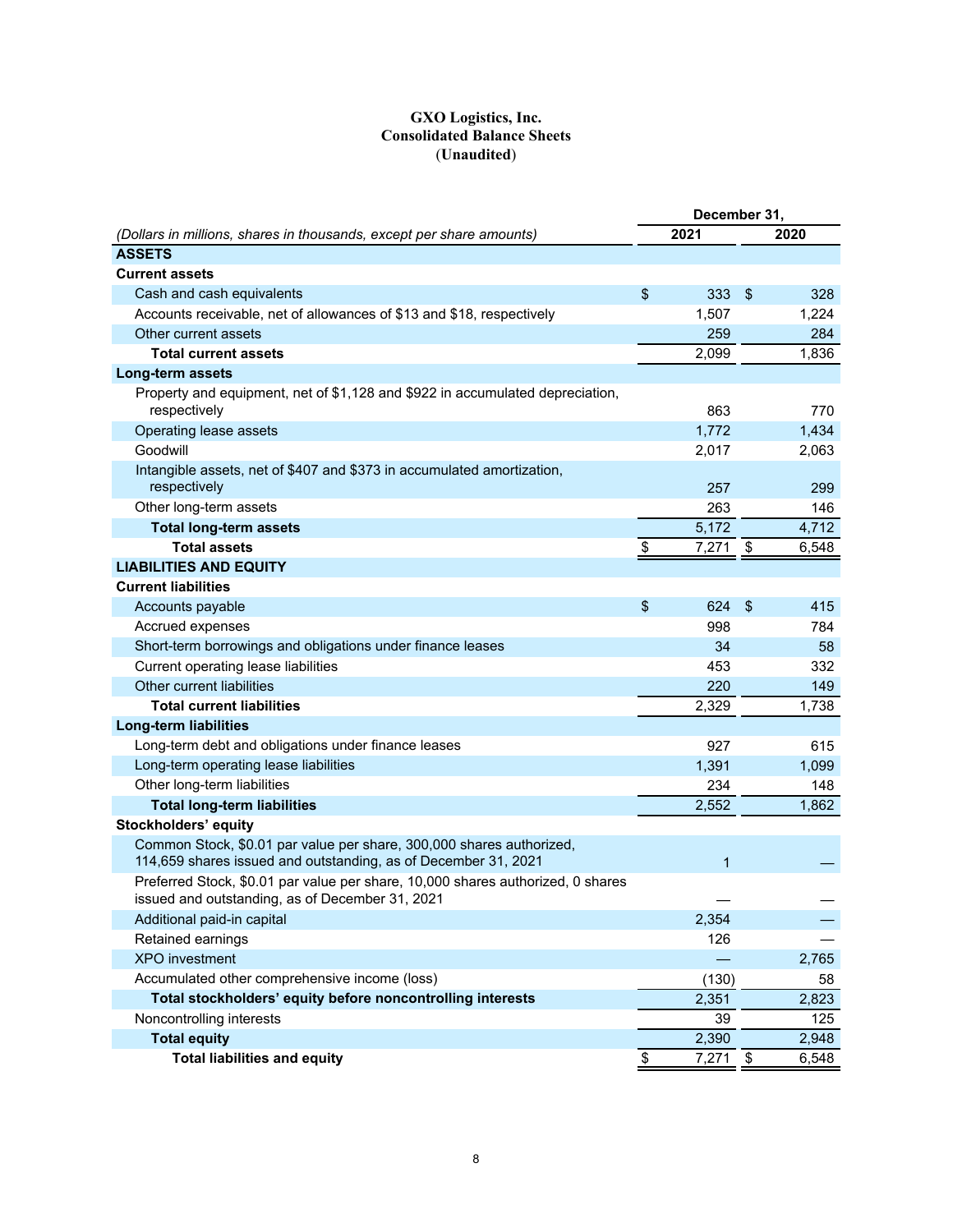#### **GXO Logistics, Inc. Consolidated Statements of Cash Flows** (**Unaudited**)

|                                                                                            | Year Ended December 31, |       |                           |                 |
|--------------------------------------------------------------------------------------------|-------------------------|-------|---------------------------|-----------------|
| (In millions)                                                                              |                         | 2021  |                           | 2020            |
| <b>Cash flows from operating activities:</b>                                               |                         |       |                           |                 |
| Net income (loss)                                                                          | \$                      | 161   | \$                        | (22)            |
| Adjustments to reconcile net income (loss) to net cash provided by<br>operating activities |                         |       |                           |                 |
| Depreciation and amortization expense                                                      |                         | 335   |                           | 323             |
| Stock-based compensation expense                                                           |                         | 28    |                           | 25              |
| Deferred tax benefit                                                                       |                         | (62)  |                           | (27)            |
| Other                                                                                      |                         | (10)  |                           |                 |
| Changes in operating assets and liabilities                                                |                         |       |                           |                 |
| Accounts receivable                                                                        |                         | (243) |                           | (122)           |
| Other assets                                                                               |                         | (57)  |                           | 4               |
| Accounts payable                                                                           |                         | 114   |                           | (13)            |
| Accrued expenses and other liabilities                                                     |                         | 189   |                           | 165             |
| Net cash provided by operating activities                                                  |                         | 455   |                           | 333             |
| Cash flows from investing activities:                                                      |                         |       |                           |                 |
| Capital expenditures                                                                       |                         | (250) |                           | (222)           |
| Proceeds from sale of property and equipment                                               |                         | 11    |                           | 12 <sup>2</sup> |
| Purchase and sale of affiliate trade receivables, net                                      |                         |       |                           | (40)            |
| Acquisition of business, net of cash acquired                                              |                         | 32    |                           | (30)            |
| Net cash used in investing activities                                                      |                         | (207) |                           | (280)           |
| <b>Cash flows from financing activities:</b>                                               |                         |       |                           |                 |
| Proceeds from issuance of debt, net                                                        |                         | 794   |                           |                 |
| Repayment of debt and finance leases                                                       |                         | (72)  |                           | (123)           |
| Proceeds (repayment) related to trade securitization program                               |                         | (26)  |                           | 24              |
| Purchase of noncontrolling interests                                                       |                         | (128) |                           | (21)            |
| Net transfers (to) from XPO                                                                |                         | (774) |                           | 168             |
| Other                                                                                      |                         | (35)  |                           | 19              |
| Net cash provided by (used in) financing activities                                        |                         | (241) |                           | 67              |
| Effect of exchange rates on cash and cash equivalents                                      |                         | (2)   |                           | 8               |
| Net increase (decrease) in cash and cash equivalents                                       |                         | 5     |                           | 128             |
| Cash and cash equivalents, beginning of year                                               |                         | 328   |                           | 200             |
| Cash and cash equivalents, end of year                                                     | $\overline{\$}$         | 333   | $\sqrt[6]{\frac{1}{2}}$   | 328             |
| Supplemental disclosure of cash flow information:                                          |                         |       |                           |                 |
| Cash paid for interest                                                                     | \$                      | 22    | $\boldsymbol{\mathsf{S}}$ | 32 <sub>2</sub> |
| Cash paid for income taxes                                                                 | \$                      | 75    | \$                        | 27              |
| Non-cash settlement of related party debt due to the Separation                            | \$                      | 437   | \$                        |                 |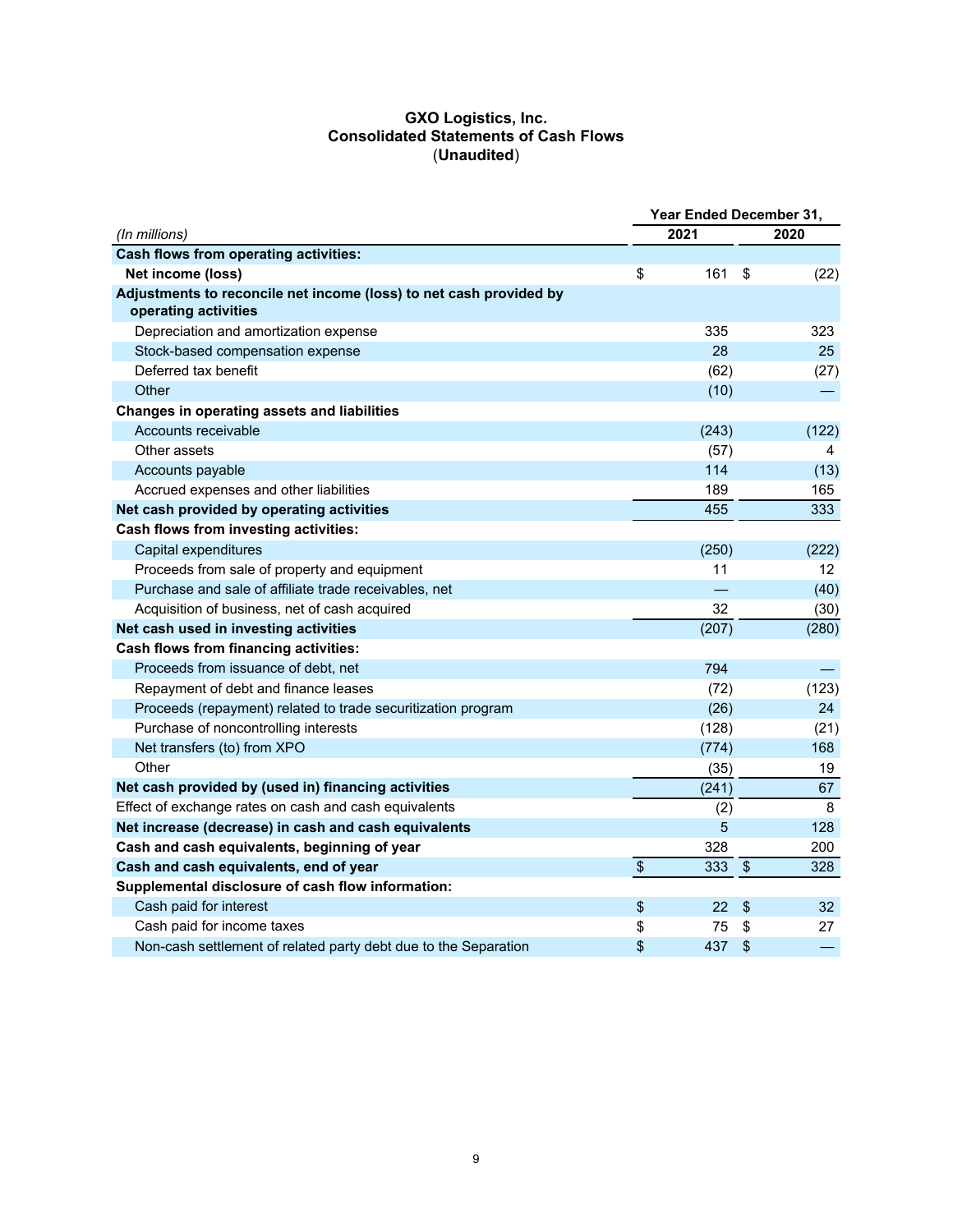#### **Key Data Disaggregation of Revenues** (**Unaudited**)

We disaggregated our revenue by geographic area. Our revenue disaggregated by geographical area, based on sales office locations, was as follows:

|                      | <b>Three Months Ended</b><br>December 31, |     |       | Year Ended<br>December 31, |       |      |       |  |
|----------------------|-------------------------------------------|-----|-------|----------------------------|-------|------|-------|--|
| (In millions)        | 2021                                      |     | 2020  |                            | 2021  |      | 2020  |  |
| United Kingdom       | \$<br>787                                 | -\$ | 457   | - \$                       | 2,634 | - \$ | 1,526 |  |
| <b>United States</b> | 735                                       |     | 625   |                            | 2,469 |      | 2,221 |  |
| France               | 183                                       |     | 177   |                            | 734   |      | 643   |  |
| <b>Netherlands</b>   | 187                                       |     | 142   |                            | 651   |      | 499   |  |
| Spain                | 121                                       |     | 118   |                            | 479   |      | 422   |  |
| Other                | 249                                       |     | 247   |                            | 973   |      | 884   |  |
| Total                | \$<br>2,262                               | S   | 1.766 | \$                         | 7,940 | \$   | 6,195 |  |

Our revenue can also be disaggregated by various verticals, reflecting our customers' principal industry sector. Our revenue disaggregated by industry sector was as follows:

|                                                           |      | <b>Three Months Ended</b><br>December 31, |      |       |      | December 31, |      | Year Ended |  |      |
|-----------------------------------------------------------|------|-------------------------------------------|------|-------|------|--------------|------|------------|--|------|
| (In millions)                                             | 2021 |                                           |      |       | 2020 |              |      | 2021       |  | 2020 |
| E-commerce, omnichannel retail and<br>consumer technology | S    | 1,202                                     | - \$ | 958   | - \$ | 4,191        | - \$ | 3,258      |  |      |
| Food and beverage                                         |      | 356                                       |      | 228   |      | 1.328        |      | 908        |  |      |
| Industrial and manufacturing                              |      | 251                                       |      | 242   |      | 994          |      | 920        |  |      |
| Consumer packaged goods                                   |      | 260                                       |      | 192   |      | 832          |      | 627        |  |      |
| Other                                                     |      | 193                                       |      | 146   |      | 595          |      | 482        |  |      |
| Total                                                     |      | 2,262                                     |      | 1,766 |      | 7,940        |      | 6,195      |  |      |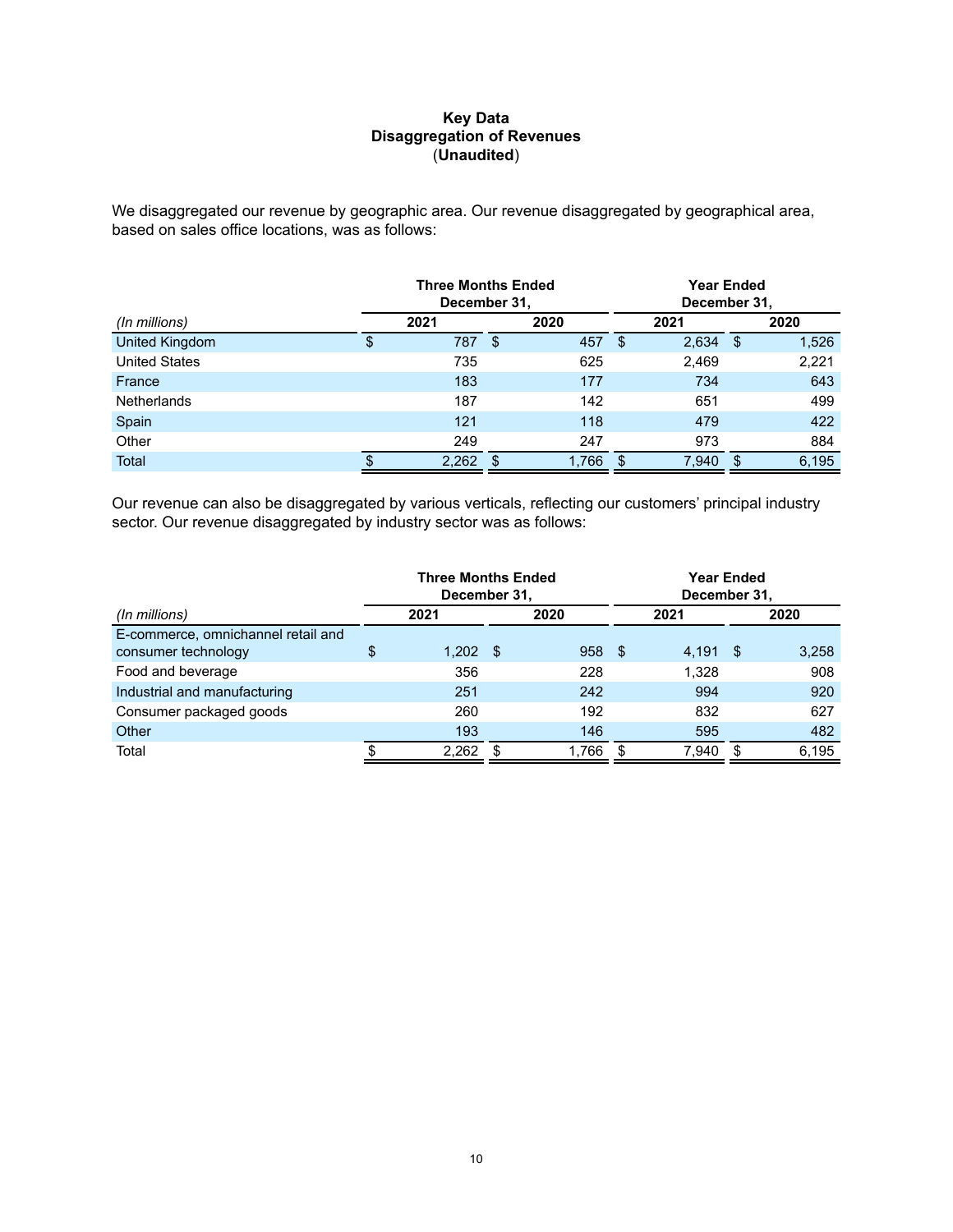## **GXO Logistics, Inc. Reconciliation of Net Income (Loss) to Adjusted EBITDA (Unaudited)**

|                                                     | Three Months Ended December 31, |       |  |       | <b>Years Ended December 31,</b> |                 |  |       |
|-----------------------------------------------------|---------------------------------|-------|--|-------|---------------------------------|-----------------|--|-------|
| (In millions)                                       |                                 | 2021  |  | 2020  |                                 | 2021            |  | 2020  |
| Net income (loss) attributable to GXO               |                                 | 56    |  | 28    |                                 | 153             |  | (31)  |
| Net income attributable to noncontrolling interests |                                 |       |  |       |                                 | 8               |  |       |
| Net income (loss)                                   |                                 | 57    |  | 30    |                                 | 161             |  | (22)  |
| Interest expense                                    |                                 | 5     |  | 6     |                                 | 21              |  | 24    |
| Income tax expense (benefit)                        |                                 | 13    |  | 14    |                                 | (8)             |  | 16    |
| Depreciation and amortization expense               |                                 | 76    |  | 77    |                                 | 335             |  | 323   |
| Transaction and integration costs                   |                                 | 17    |  |       |                                 | 99              |  | 47    |
| Restructuring costs                                 |                                 | (1,   |  | 4     |                                 | 4               |  | 29    |
| Unrealized gain on foreign currency options         |                                 |       |  |       |                                 | (1)             |  |       |
| Adjusted EBITDA <sup>(1)</sup>                      |                                 | 167   |  | 138   |                                 | 61 <sup>′</sup> |  | 417   |
| Revenue                                             |                                 | 2,262 |  | 1.766 |                                 | 7,940           |  | 6,195 |
| Adjusted EBITDA margin <sup>(2)</sup>               |                                 | 7.4%  |  | 7.8 % |                                 | 7.7%            |  | 6.7%  |

(1) See the "Non-GAAP Financial Measures" section of this press release.

(2) Adjusted EBITDA margin is calculated as adjusted EBITDA divided by revenue.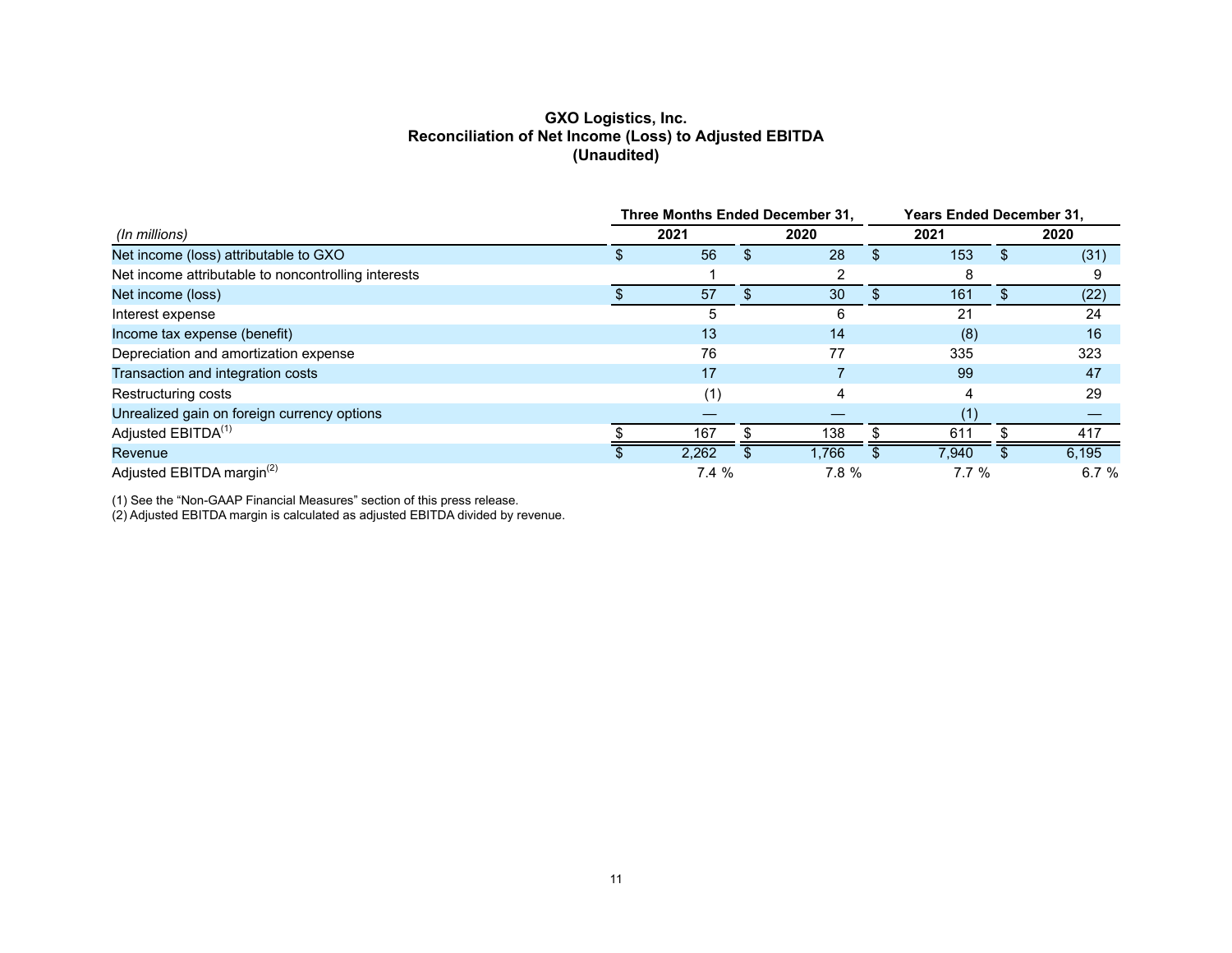## **GXO Logistics, Inc. Reconciliation of Pro Forma Adjusted EBITDA (Unaudited)**

| $2020^{(1)}$<br>2021<br>2020<br>(In millions)<br>Net income (loss) attributable to $GXO^{(2)}$<br>162<br>33<br><b>S</b><br>$(15)$ \$<br>\$.<br>Net income attributable to noncontrolling interests <sup>(2)</sup><br>9<br>8<br>Net income $(logs)^{(2)}$<br>35<br>170<br>(6)<br>\$<br>Interest expense $(3)$<br>25<br>32<br>8<br>Income tax (expense) benefit $(3)$<br>15<br>13<br>(5)<br>Depreciation and amortization expense <sup>(3)</sup><br>77<br>335<br>325<br>Transaction and integration $cost^{(3)}$<br>47<br>99<br>Restructuring costs <sup>(3)</sup><br>29<br>4<br>4<br>Unrealized gain on foreign currency options<br>ad<br>627<br>144<br>442<br>S.<br>\$.<br>Allocated corporate expense <sup>(4)</sup><br>29<br>79<br>9<br>Public company standalone cost <sup>(5)</sup><br>(64)<br>(23)<br>(7) |                                          | <b>Year Ended</b><br>December 31, |     | <b>Three Months</b><br><b>Ended</b><br>December 31, |
|----------------------------------------------------------------------------------------------------------------------------------------------------------------------------------------------------------------------------------------------------------------------------------------------------------------------------------------------------------------------------------------------------------------------------------------------------------------------------------------------------------------------------------------------------------------------------------------------------------------------------------------------------------------------------------------------------------------------------------------------------------------------------------------------------------------|------------------------------------------|-----------------------------------|-----|-----------------------------------------------------|
|                                                                                                                                                                                                                                                                                                                                                                                                                                                                                                                                                                                                                                                                                                                                                                                                                |                                          |                                   |     |                                                     |
|                                                                                                                                                                                                                                                                                                                                                                                                                                                                                                                                                                                                                                                                                                                                                                                                                |                                          |                                   |     |                                                     |
|                                                                                                                                                                                                                                                                                                                                                                                                                                                                                                                                                                                                                                                                                                                                                                                                                |                                          |                                   |     |                                                     |
|                                                                                                                                                                                                                                                                                                                                                                                                                                                                                                                                                                                                                                                                                                                                                                                                                |                                          |                                   |     |                                                     |
|                                                                                                                                                                                                                                                                                                                                                                                                                                                                                                                                                                                                                                                                                                                                                                                                                |                                          |                                   |     |                                                     |
|                                                                                                                                                                                                                                                                                                                                                                                                                                                                                                                                                                                                                                                                                                                                                                                                                |                                          |                                   |     |                                                     |
|                                                                                                                                                                                                                                                                                                                                                                                                                                                                                                                                                                                                                                                                                                                                                                                                                |                                          |                                   |     |                                                     |
|                                                                                                                                                                                                                                                                                                                                                                                                                                                                                                                                                                                                                                                                                                                                                                                                                |                                          |                                   |     |                                                     |
|                                                                                                                                                                                                                                                                                                                                                                                                                                                                                                                                                                                                                                                                                                                                                                                                                |                                          |                                   |     |                                                     |
|                                                                                                                                                                                                                                                                                                                                                                                                                                                                                                                                                                                                                                                                                                                                                                                                                |                                          |                                   |     |                                                     |
|                                                                                                                                                                                                                                                                                                                                                                                                                                                                                                                                                                                                                                                                                                                                                                                                                |                                          |                                   |     |                                                     |
|                                                                                                                                                                                                                                                                                                                                                                                                                                                                                                                                                                                                                                                                                                                                                                                                                |                                          |                                   |     |                                                     |
|                                                                                                                                                                                                                                                                                                                                                                                                                                                                                                                                                                                                                                                                                                                                                                                                                |                                          |                                   |     |                                                     |
|                                                                                                                                                                                                                                                                                                                                                                                                                                                                                                                                                                                                                                                                                                                                                                                                                | Pro forma adjusted EBITDA <sup>(6)</sup> | 633                               | 457 | 146                                                 |

(1) Refer to GXO's Form 10 for information on our pro forma financial information for the year ended December 31, 2020.

(2) Pro forma as prepared under combined financial statements for all periods before August 2, 2021.

(3) For all periods before August 2, 2021, includes allocated expenses from XPO Corporate as prepared under combined financial statements. These allocations had no impact on Adjusted EBITDA.

(4) Excludes the impact of adjusted items and allocated interest expense, income tax, depreciation and amortization from XPO Corporate.

(5) Estimated costs of operating GXO as a standalone public company.

(6) See the "Non-GAAP Financial Measures" section of this press release.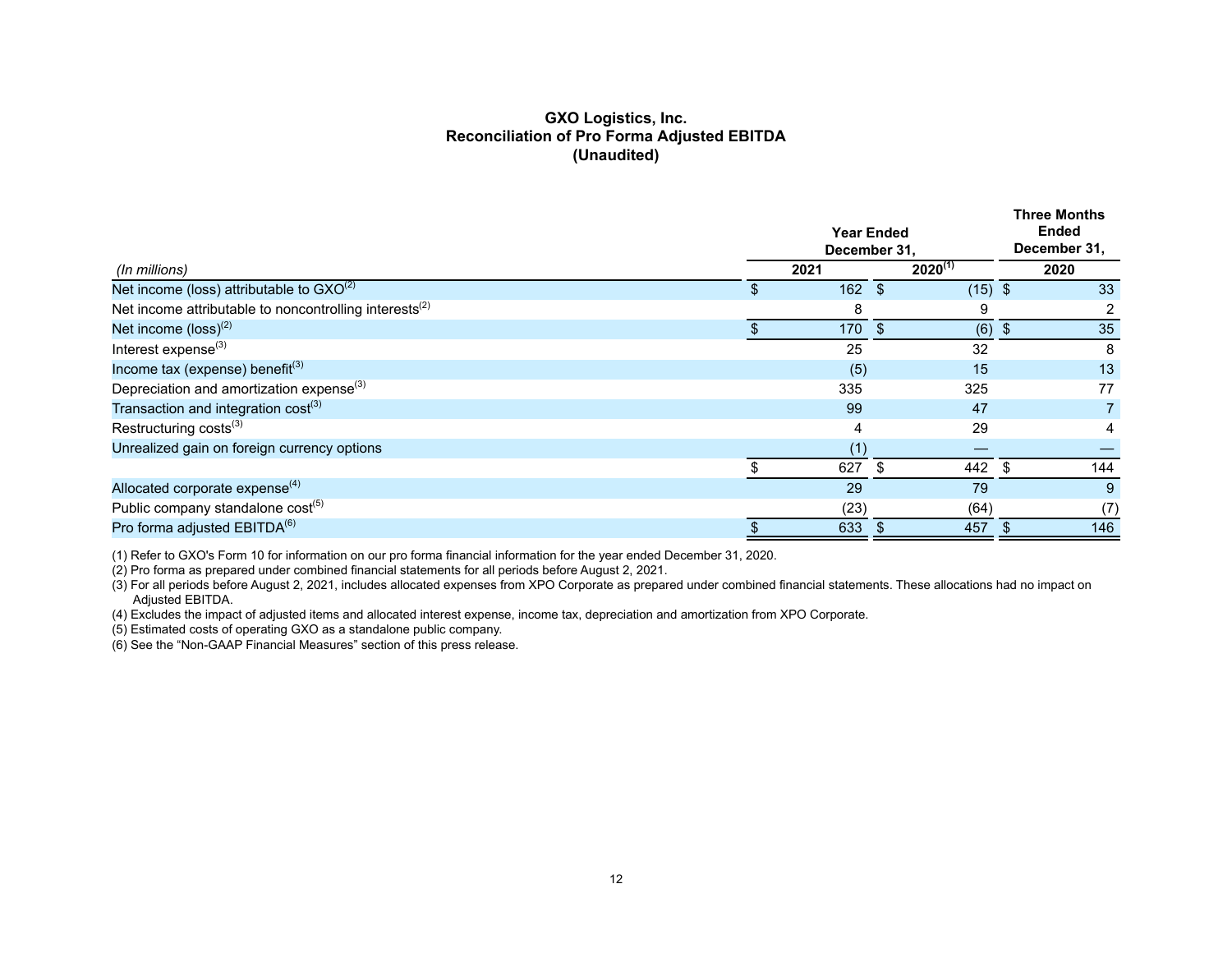## **GXO Logistics, Inc. Reconciliation of Net Income (Loss) and Net Income (Loss) Per Share to Adjusted Net Income (Loss) and Adjusted Net Income (Loss) Per Share (Unaudited)**

|                                                                      | Three Months Ended December 31, |          |            | Year Ended December 31, |                           |                |    |         |
|----------------------------------------------------------------------|---------------------------------|----------|------------|-------------------------|---------------------------|----------------|----|---------|
| (Dollars in millions, shares in thousands, except per share amounts) |                                 | 2021     |            | 2020                    |                           | 2021           |    | 2020    |
| Net income attributable to GXO                                       | $\mathcal{S}$                   | 56       | $\sqrt{2}$ | 28                      | $\sqrt[6]{\frac{1}{2}}$   | $153$ \$       |    | (31)    |
| Unrealized gain on foreign currency options                          |                                 |          |            |                         |                           | (1)            |    |         |
| Amortization of intangible assets                                    |                                 | 17       |            | 18                      |                           | 61             |    | 61      |
| Transaction and integration costs                                    |                                 | 17       |            | 7                       |                           | 99             |    | 47      |
| Restructuring costs                                                  |                                 | (1)      |            | 4                       |                           | $\overline{4}$ |    | 29      |
| Income tax associated with the adjustments <sup>(1)</sup>            |                                 | (5)      |            | (8)                     |                           | (32)           |    | (43)    |
| Discrete and other tax-related adjustments <sup>(2)</sup>            |                                 |          |            |                         |                           | (42)           |    |         |
| Adjusted net income attributable to $GXO^{(3)}$                      |                                 | 84       | \$         | 49                      | \$                        | 242 \$         |    | 63      |
|                                                                      |                                 |          |            |                         |                           |                |    |         |
| Adjusted basic earnings per share <sup>(3)</sup>                     | \$                              | 0.73     | \$         | 0.43                    | -S                        | 2.11           | \$ | 0.55    |
| Adjusted diluted earnings per share <sup>(3)</sup>                   | \$                              | 0.73     | -\$        | $0.43 \quad $$          |                           | $2.09$ \$      |    | 0.55    |
|                                                                      |                                 |          |            |                         |                           |                |    |         |
| Weighted-average shares outstanding:                                 |                                 |          |            |                         |                           |                |    |         |
| Basic weighted-average common shares outstanding                     |                                 | 114,647  |            | 114,626                 |                           | 114,632        |    | 114,626 |
| Diluted weighted-average common shares outstanding                   |                                 | 115,695  |            | 114,626                 |                           | 115,597        |    | 114,626 |
|                                                                      |                                 |          |            |                         |                           |                |    |         |
| Aggregated tax of all non-tax related adjustments reflected above:   |                                 |          |            |                         |                           |                |    |         |
| Unrealized gain on foreign currency options                          | \$                              |          | \$         |                         | \$                        |                | \$ |         |
| Amortization of intangible assets                                    |                                 | (2)      |            | (5)                     |                           | (11)           |    | (19)    |
| Transaction and integration costs                                    |                                 | (3)      |            | (2)                     |                           | (20)           |    | (15)    |
| Restructuring costs                                                  |                                 |          |            | (1)                     |                           | (1)            |    | (9)     |
| Total income tax associated with the adjustments above               | \$                              | $(5)$ \$ |            | (8)                     | $\boldsymbol{\mathsf{S}}$ | $(32)$ \$      |    | (43)    |

(1) The income tax rate applied to items is based on the GAAP annual effective tax rate, excluding discrete items and contributions- and margin-based taxes.

 $(2)$  Income tax benefit of \$42 million related to certain agreements to license the right to use trademarks, trade names and other intellectual property related to the GXO brand to its non-U.S. affiliates.

(3) See the "Non-GAAP Financial Measures" section for additional information.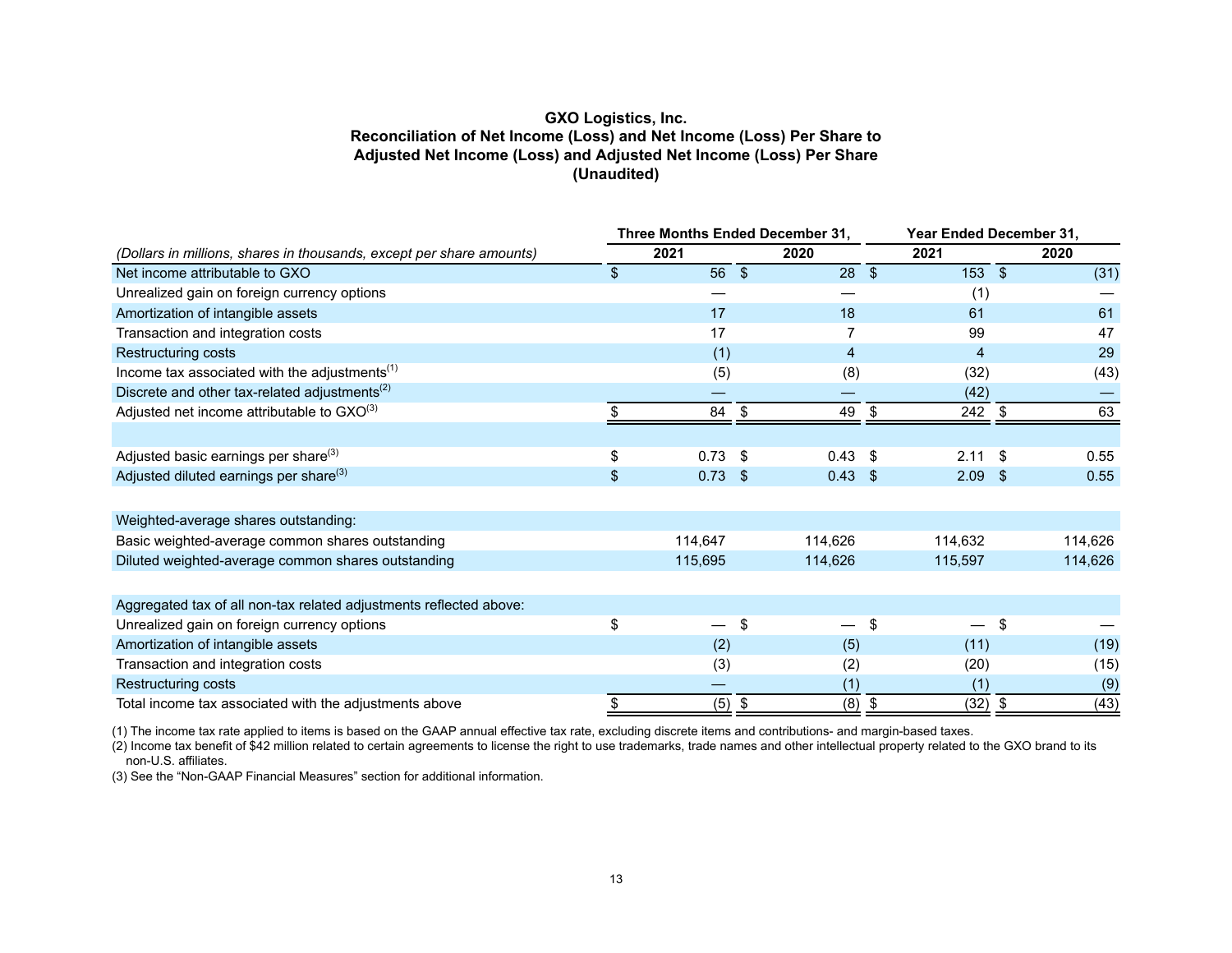## **GXO Logistics, Inc. Other Reconciliations (Unaudited)**

Reconciliation of Cash Flows from Operating Activities to Free Cash Flow:

|                                                 | Three Months Ended December 31, |      |  |           |  | Year Ended December 31, |  |       |  |
|-------------------------------------------------|---------------------------------|------|--|-----------|--|-------------------------|--|-------|--|
| (In millions)                                   |                                 | 2021 |  | 2020      |  | 2021                    |  | 2020  |  |
| Net cash provided by operating activities       |                                 | 204  |  | $(12)$ \$ |  | 455                     |  | 333   |  |
| Payment for purchases of property and equipment |                                 | (70) |  | (63)      |  | (250)                   |  | (222) |  |
| Proceeds from sale of property and equipment    |                                 |      |  |           |  | 11                      |  | 12    |  |
| Free Cash Flow <sup>(1)</sup>                   |                                 | 137  |  | (74)      |  | 216                     |  | 123   |  |

(1) See the "Non-GAAP Financial Measures" section for additional information.

## Reconciliation of Revenue to Organic Revenue:

|                                       |       | Three Months Ended December 31, | Year Ended December 31, |       |  |       |  |
|---------------------------------------|-------|---------------------------------|-------------------------|-------|--|-------|--|
| (In millions)                         | 2021  | 2020                            |                         | 2021  |  | 2020  |  |
| Revenue                               | 2,262 | 1,766                           | - 55                    | 7,940 |  | 6,195 |  |
| Revenue from acquired business        | (174) |                                 |                         | (605) |  |       |  |
| Foreign exchange rates                |       | __                              |                         | (218) |  |       |  |
| Organic revenue <sup>(1)</sup>        | 2.097 | 1.766                           |                         | .117  |  | 6,195 |  |
| Organic revenue growth <sup>(2)</sup> | 19 %  |                                 |                         | 15%   |  |       |  |

(1) See the "Non-GAAP Financial Measures" section for additional information.

(2) Organic revenue growth is calculated as the relative change in year-over-year organic revenue, expressed as a percentage of 2020 organic revenue. See the "Non-GAAP Financial Measures" section of the press release.